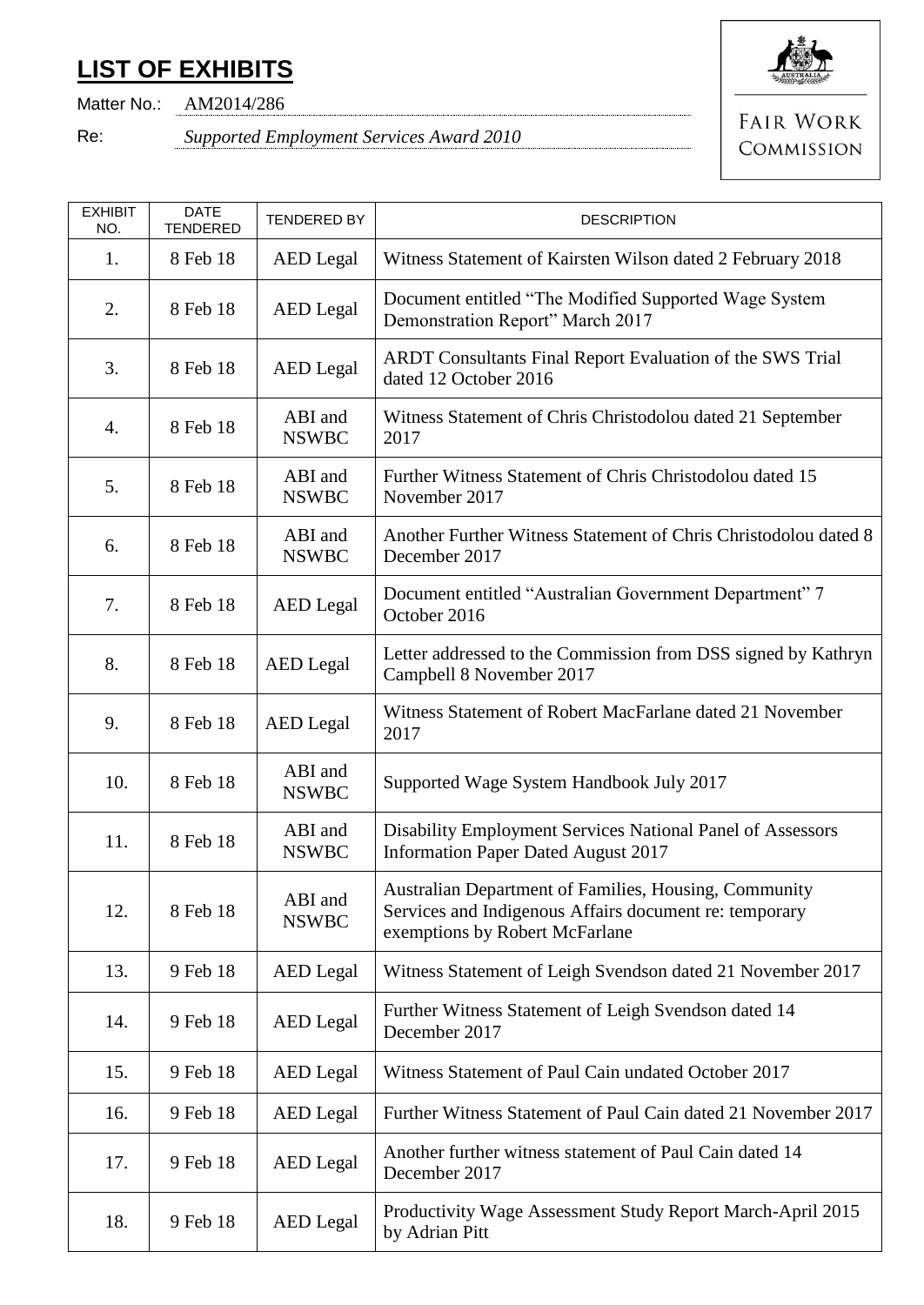| 19. | 9 Feb 18  | <b>AED</b>              | Witness Statement of Sally Powell dated 21 November 2017                                  |
|-----|-----------|-------------------------|-------------------------------------------------------------------------------------------|
| 20. | 12 Feb 18 | ABI and<br><b>NSWBC</b> | Witness Statement of Anne Constable dated 21 September 2017                               |
| 21. | 12 Feb 18 | ABI and<br><b>NSWBC</b> | Further Witness Statement of Anne Constable dated 14<br>December 2017                     |
| 22. | 12 Feb 18 | ABI and<br><b>NSWBC</b> | Witness Statement of Stephen Charles Burgess dated 21<br>September 2017                   |
| 23. | 12 Feb 18 | ABI and<br><b>NSWBC</b> | Further Witness of Witness Statement of Stephen Charles<br>Burgess dated 14 December 2017 |
| 24. | 12 Feb 18 | ABI and<br><b>NSWBC</b> | <b>Flagstaff Group Certified Agreement 2014</b>                                           |
| 25. | 12 Feb 18 | ABI and<br><b>NSWBC</b> | Witness Statement of Rohan Braddy dated 25 October 2017                                   |
| 26. | 12 Feb 18 | <b>AED</b> Legal        | Mambourin Enterprises Ltd Annual Report 2016-2017                                         |
| 27. | 12 Feb 18 | <b>AED</b> Legal        | Mambourin Enterprises Website Extract                                                     |
| 28. | 12 Feb 18 | ABI and<br><b>NSWBC</b> | Witness Statement of Bradley Burridge dated 25 September 2017                             |
| 29. | 12 Feb 18 | ABI and<br><b>NSWBC</b> | Additional Witness Statement of Bradley Burridge dated 25<br>October 2017                 |
| 30. | 12 Feb 18 | ABI and<br><b>NSWBC</b> | Further Statement of Bradley Burridge dated 12 December 2017                              |
| 31. | 12 Feb 18 | ABI and<br><b>NSWBC</b> | Witness Statement of Heath Dickens dated 22 September 2017                                |
| 32. | 12 Feb 18 | ABI and<br><b>NSWBC</b> | Further Witness Statement of Heath Dickens dated 21 November<br>2017                      |
| 33. | 12 Feb 18 | ABI and<br><b>NSWBC</b> | Final Witness Statement of Heath Dickens dated 24 December<br>2017                        |
| 34. | 12 Feb 18 | ABI and<br><b>NSWBC</b> | Document entitled "DMI Guidelines Document" 2013 Version                                  |
| 35. | 12 Feb 18 | ABI and<br><b>NSWBC</b> | Statement of Anthony Rohr dated 21 September 2017                                         |
| 36. | 12 Feb 18 | ABI and<br><b>NSWBC</b> | Further Statement of Anthony Rohr dated 21 November 2017                                  |
| 37. | 12 Feb 18 | ABI and<br><b>NSWBC</b> | Another Further Statement of Anthony Rohr dated 14 December<br>2017                       |
| 38. | 13 Feb 18 | <b>DSS</b>              | Document entitled "Disability Maintenance Instrument<br>Proforma"                         |
| 39. | 13 Feb 18 | ABI and<br><b>NSWBC</b> | Statement of Michael Smith dated 20 November 2017                                         |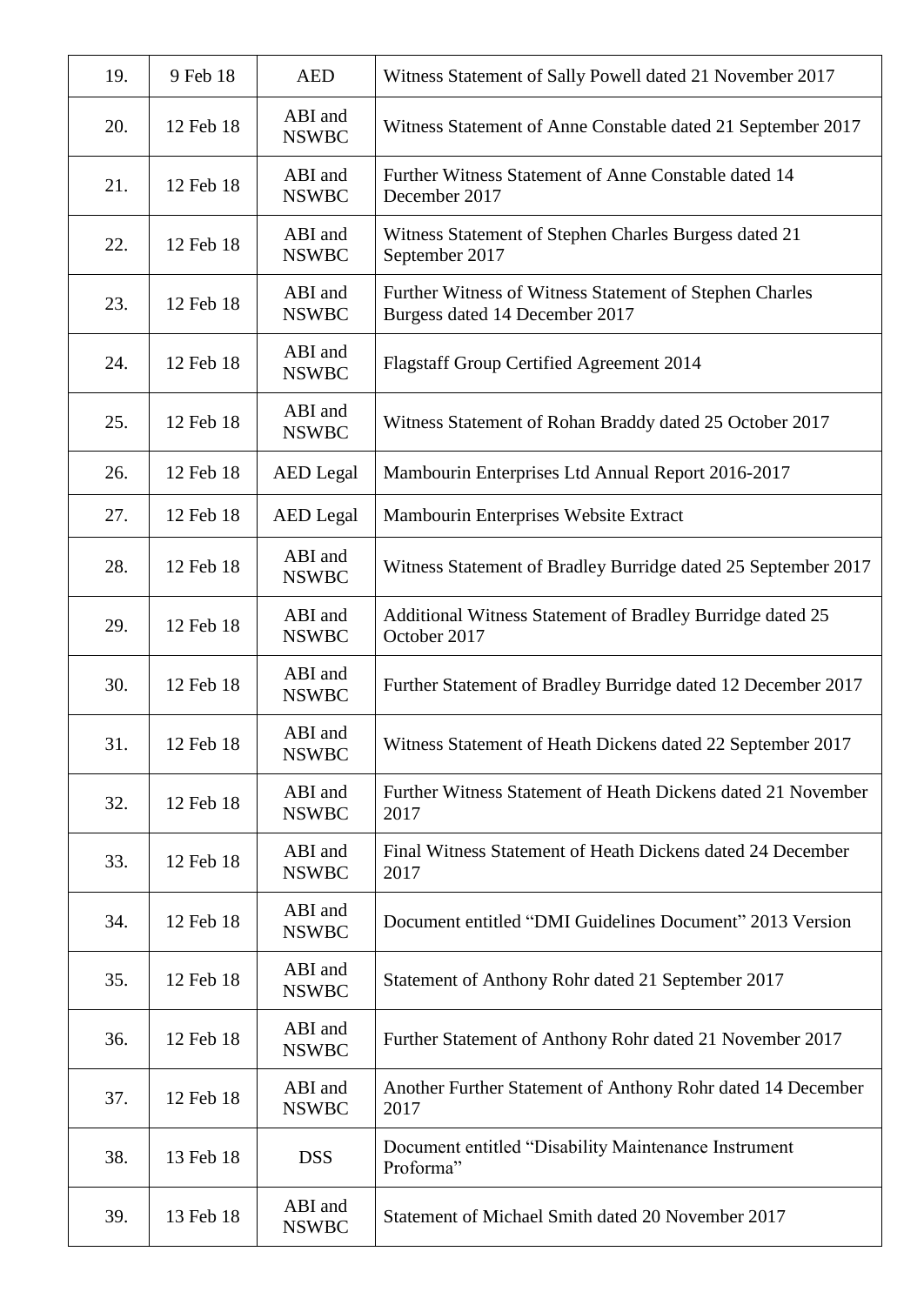| 40. | 13 Feb 18 | Endeavour               | Statement of Andrew Donne dated 2 February 2018                                                     |
|-----|-----------|-------------------------|-----------------------------------------------------------------------------------------------------|
| 41. | 13 Feb 18 | Blueline<br>Laundry     | Robert Fraser dated 21 November 2017                                                                |
| 42. | 14 Feb 18 | <b>NDS</b>              | Witness Statement of Kristian Dauncey dated 25 October 2017                                         |
| 43. | 14 Feb 18 | <b>AED</b> Legal        | Extract entitled "Annual Report 16/17" for Knoxbrooke<br>Incorporated                               |
| 44. | 14 Feb 18 | <b>CDS</b>              | Witness Statement of Nicole Fitze dated 21 November 2017                                            |
| 45. | 14 Feb 18 | ABI and<br><b>NSWBC</b> | Letter to the Commission of Mark Brantingham dated 20<br>November 2017                              |
| 46. | 14 Feb 18 | <b>AED</b> Legal        | Yumaro Incorporated 2016 Enterprise Agreement                                                       |
| 47. | 14 Feb 18 | ABI and<br><b>NSWBC</b> | Document submission Australian Government DSS Supported<br><b>Employment Sector Funding Support</b> |
| 48. | 14 Feb 18 | <b>AED</b> Legal        | Witness Statement of Peggy Eagles dated 2 February 2018                                             |
| 49. | 14 Feb 18 | <b>AED</b> Legal        | Witness Statement of Kate Last signed 2 February 2018                                               |
| 50. | 14 Feb 18 | ABI and<br><b>NSWBC</b> | Witness Statement of John Harvey dated 25 September 2017                                            |
| 51. | 14 Feb 18 | ABI and<br><b>NSWBC</b> | Witness Statement of Rob Kirkham dated 25 September 2017                                            |
| 52. | 14 Feb 18 | ABI and<br><b>NSWBC</b> | Witness Statement of Dr Ken Baker AM dated 20 November<br>2018                                      |
| 53. | 14 Feb 18 | ABI and<br><b>NSWBC</b> | Further Witness Statement of Dr Ken Baker AM dated 14<br>December 2017                              |
| 54. | 14 Feb 18 | ABI and<br><b>NSWBC</b> | Witness Statement of Florence Davidson dated 1 November 2017                                        |
| 55. | 14 Feb 18 | ABI and<br><b>NSWBC</b> | Witness Statement of James Wood dated 25 October 2017                                               |
| 56. | 14 Feb 18 | ABI and<br><b>NSWBC</b> | Witness Statement of Joanne Jessop dated November 2017                                              |
| 57. | 14 Feb 18 | ABI and<br><b>NSWBC</b> | Witness Statement of Kerry Browne dated 9 November 2017                                             |
| 58. | 14 Feb 18 | ABI and<br><b>NSWBC</b> | Witness Statement of Kevin Todeschini dated 25 October 2017                                         |
| 59. | 14 Feb 18 | ABI and<br><b>NSWBC</b> | Witness Statement of Mark Wynen dated 8 November 2017                                               |
| 60. | 14 Feb 18 | ABI and<br><b>NSWBC</b> | Witness Statement of Paul Booker dated 21 November 2017                                             |
| 61. | 14 Feb 18 | ABI and<br><b>NSWBC</b> | Witness Statement of Tanya O'Shea dated 25 October 2017                                             |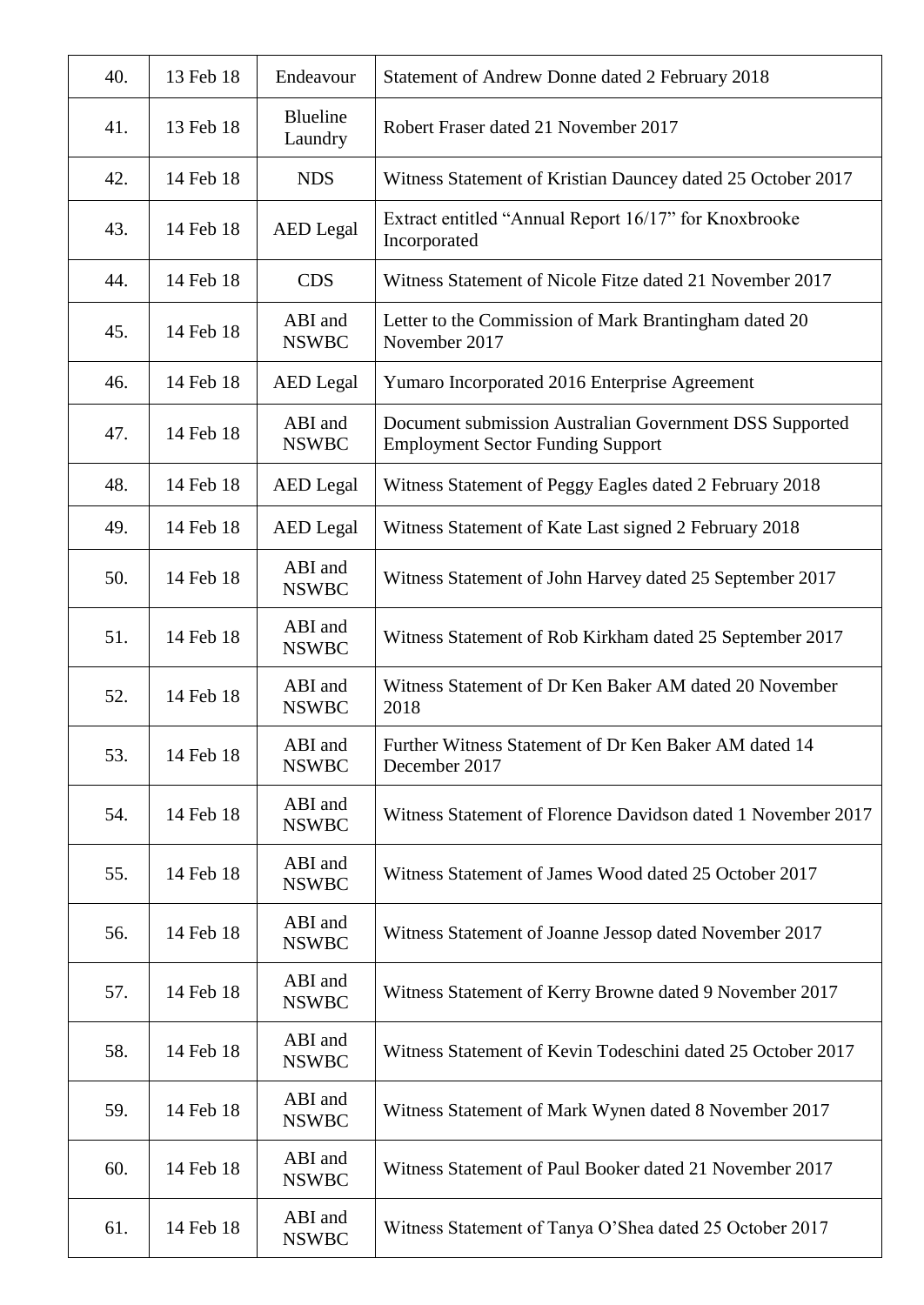| 62. | 14 Feb 18 | ABI and<br><b>NSWBC</b> | Witness Statement of Anne Hodgson dated 20 November 2017            |
|-----|-----------|-------------------------|---------------------------------------------------------------------|
| 63. | 14 Feb 18 | ABI and<br><b>NSWBC</b> | Witness Statement of Hugh Packard dated 25 September 2017           |
| 64. | 14 Feb 18 | ABI and<br><b>NSWBC</b> | Further Witness Statement of Hugh Packard dated 14 December<br>2017 |
| 65. | 14 Feb 18 | ABI and<br><b>NSWBC</b> | Witness Statement of GDS1 dated 21 September 2017                   |
| 66. | 14 Feb 18 | ABI and<br><b>NSWBC</b> | Witness Statement of GDS2 dated 22 September 2017                   |
| 67. | 14 Feb 18 | ABI and<br><b>NSWBC</b> | Witness Statement of GDS3 dated 23 September 2017                   |
| 68. | 14 Feb 18 | ABI and<br><b>NSWBC</b> | Witness Statement of FS6 dated 25 September 2017                    |
| 69. | 14 Feb 18 | ABI and<br><b>NSWBC</b> | Witness Statement of FS7 dated 28 September 2017                    |
| 70. | 14 Feb 18 | ABI and<br><b>NSWBC</b> | Witness Statement of FS8 dated 25 September 2017                    |
| 71. | 14 Feb 18 | ABI and<br><b>NSWBC</b> | Witness Statement of DSA5 dated 25 September 2017                   |
| 72. | 14 Feb 18 | ABI and<br><b>NSWBC</b> | Witness Statement of DSA6 dated 25 September 2017                   |
| 73. | 14 Feb 18 | ABI and<br><b>NSWBC</b> | Witness Statement of 2FS1 dated 10 November 2017                    |
| 74. | 14 Feb 18 | ABI and<br><b>NSWBC</b> | Witness Statement of 2FS2 dated 9 November 2017                     |
| 75. | 14 Feb 18 | ABI and<br><b>NSWBC</b> | Witness Statement of 2FS3 dated 10 November 2017                    |
| 76. | 14 Feb 18 | ABI and<br><b>NSWBC</b> | Witness Statement of 2FS4 dated 9 November 2017                     |
| 77. | 14 Feb 18 | ABI and<br><b>NSWBC</b> | Witness Statement of 2FS5 dated 9 November 2017                     |
| 78. | 14 Feb 18 | ABI and<br><b>NSWBC</b> | Witness Statement of 2FS6 dated 14 November 2017                    |
| 79. | 14 Feb 18 | ABI and<br><b>NSWBC</b> | Witness Statement of 2FS7 dated 9 November 2017                     |
| 80. | 14 Feb 18 | ABI and<br><b>NSWBC</b> | Witness Statement of 2FS8 dated 13 November 2017                    |
| 81. | 14 Feb 18 | ABI and<br><b>NSWBC</b> | Witness Statement of 2FS9 dated 9 November 2017                     |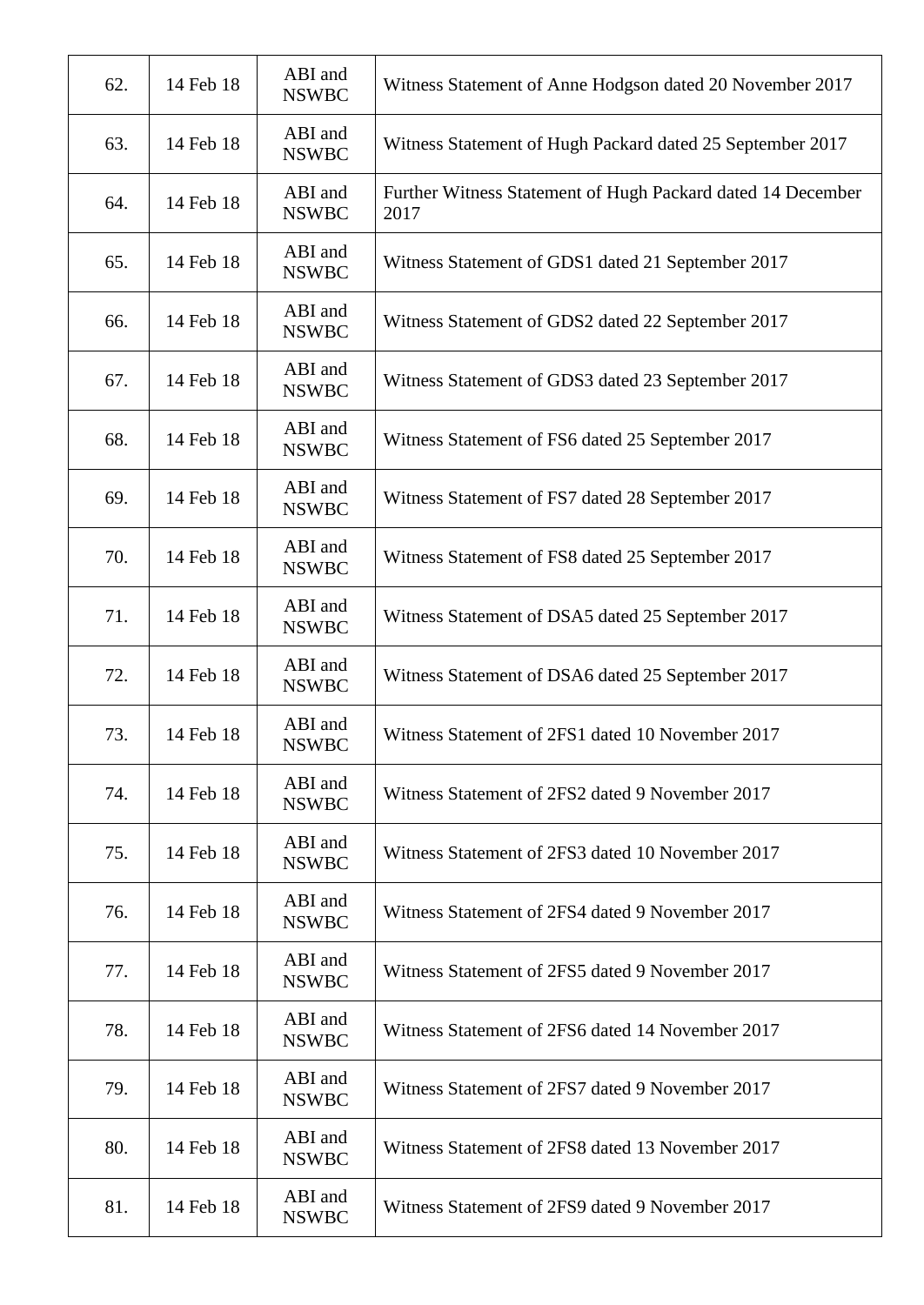| 82.  | 14 Feb 18 | ABI and<br><b>NSWBC</b> | Witness Statement of 2FS10 dated 9 November 2017                             |
|------|-----------|-------------------------|------------------------------------------------------------------------------|
| 83.  | 14 Feb 18 | ABI and<br><b>NSWBC</b> | Witness Statement of 2FS11 dated 9 November 2017                             |
| 84.  | 14 Feb 18 | ABI and<br><b>NSWBC</b> | Witness Statement of 2DSA1 dated 14 November 2017                            |
| 85.  | 14 Feb 18 | ABI and<br><b>NSWBC</b> | Witness Statement of 2MW2 dated 8 November 2017                              |
| 86.  | 14 Feb 18 | ABI and<br><b>NSWBC</b> | Witness Statement of 2MW4 dated 6 November 2017                              |
| 87.  | 14 Feb 18 | ABI and<br><b>NSWBC</b> | Witness Statement of 2MW7 dated 6 November 2017                              |
| 88.  | 14 Feb 18 | ABI and<br><b>NSWBC</b> | Witness Statement of Jessica Emily Ratcliffe-Henson dated 27<br>October 2017 |
| 89.  | 14 Feb 18 | ABI and<br><b>NSWBC</b> | Witness Statement of DSA1 dated 22 September 2017                            |
| 90.  | 14 Feb 18 | ABI and<br><b>NSWBC</b> | Witness Statement of DSA2 dated 22 September 2017                            |
| 91.  | 14 Feb 18 | ABI and<br><b>NSWBC</b> | Witness Statement of DSA3 dated 22 September 2017                            |
| 92.  | 14 Feb 18 | ABI and<br><b>NSWBC</b> | Witness Statement of DSA4 dated 25 September 2017                            |
| 93.  | 14 Feb 18 | ABI and<br><b>NSWBC</b> | Witness Statement of FS1 dated 28 September 2017                             |
| 94.  | 14 Feb 18 | ABI and<br><b>NSWBC</b> | Witness Statement of FS2 dated 25 September 2017                             |
| 95.  | 14 Feb 18 | ABI and<br><b>NSWBC</b> | Witness Statement of FS3 dated 25 September 2017                             |
| 96.  | 14 Feb 18 | ABI and<br><b>NSWBC</b> | Witness Statement of FS4 dated 25 September 2017                             |
| 97.  | 14 Feb 18 | ABI and<br><b>NSWBC</b> | Witness Statement of FS5 dated 28 September 2017                             |
| 98.  | 14 Feb 18 | ABI and<br><b>NSWBC</b> | Witness Statement of 2GDS1 dated 12 October 2017                             |
| 99.  | 14 Feb 18 | ABI and<br><b>NSWBC</b> | Witness Statement of 2GDS2 dated 15 November 2017                            |
| 100. | 14 Feb 18 | ABI and<br><b>NSWBC</b> | Witness Statement of 2GDS3 dated 27 October 2017                             |
| 101. | 14 Feb 18 | ABI and<br><b>NSWBC</b> | Witness Statement of 2AS1 dated 3 November 2017                              |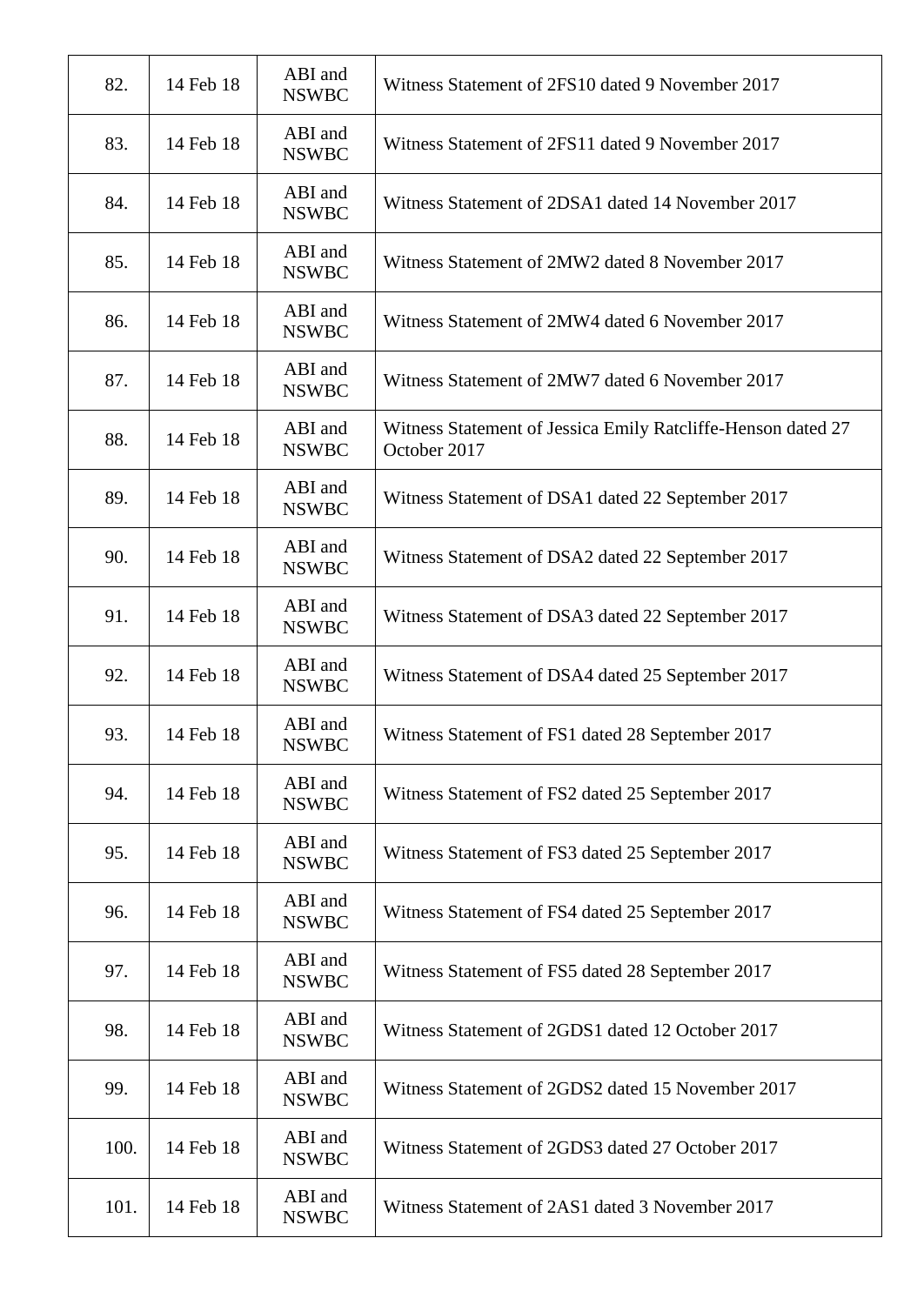| 102. | 14 Feb 18 | ABI and<br><b>NSWBC</b> | Witness Statement of 2AS2 dated 8 November 2017   |
|------|-----------|-------------------------|---------------------------------------------------|
| 103. | 14 Feb 18 | ABI and<br><b>NSWBC</b> | Witness Statement of 2AS3 dated 2 November 2017   |
| 104. | 14 Feb 18 | ABI and<br><b>NSWBC</b> | Witness Statement of 2AS4 dated 8 November 2017   |
| 105. | 14 Feb 18 | ABI and<br><b>NSWBC</b> | Witness Statement of 2AS5 dated 8 November 2017   |
| 106. | 14 Feb 18 | ABI and<br><b>NSWBC</b> | Witness Statement of 2AS6 dated 6 November 2017   |
| 107. | 14 Feb 18 | ABI and<br><b>NSWBC</b> | Witness Statement of 2MW1 dated 7 November 2017   |
| 108. | 14 Feb 18 | ABI and<br><b>NSWBC</b> | Witness Statement of 2MW3 dated 6 November 2017   |
| 109. | 14 Feb 18 | ABI and<br><b>NSWBC</b> | Witness Statement of 2MW5 dated 6 November 2017   |
| 110. | 14 Feb 18 | ABI and<br><b>NSWBC</b> | Witness Statement of 2MW6 dated 3 November 2017   |
| 111. | 14 Feb 18 | ABI and<br><b>NSWBC</b> | Witness Statement of 2MW8 dated 3 November 2017   |
| 112. | 14 Feb 18 | ABI and<br><b>NSWBC</b> | Witness Statement of 2MW9 dated 6 November 2017   |
| 113. | 14 Feb 18 | ABI and<br><b>NSWBC</b> | Witness Statement of 2MW10 dated 6 November 2017  |
| 114. | 14 Feb 18 | ABI and<br><b>NSWBC</b> | Witness Statement of 2MW11 dated 6 November 2017  |
| 115. | 14 Feb 18 | ABI and<br><b>NSWBC</b> | Witness Statement of 2DSA2 dated 13 November 2017 |
| 116. | 14 Feb 18 | ABI and<br><b>NSWBC</b> | Witness Statement of 2DSA3 dated 13 November 2017 |
| 117. | 14 Feb 18 | ABI and<br><b>NSWBC</b> | Witness Statement of 2FS12 dated 14 November 2017 |
| 118. | 14 Feb 18 | ABI and<br><b>NSWBC</b> | Witness Statement of 2FS13 dated 13 November 2017 |
| 119. | 14 Feb 18 | ABI and<br><b>NSWBC</b> | Witness Statement of 2FS14 dated 13 November 2017 |
| 120. | 14 Feb 18 | ABI and<br><b>NSWBC</b> | Witness Statement of 2FS15 dated 13 November 2017 |
| 121. | 14 Feb 18 | ABI and<br><b>NSWBC</b> | Witness Statement of 2FS16 dated 13 November 2017 |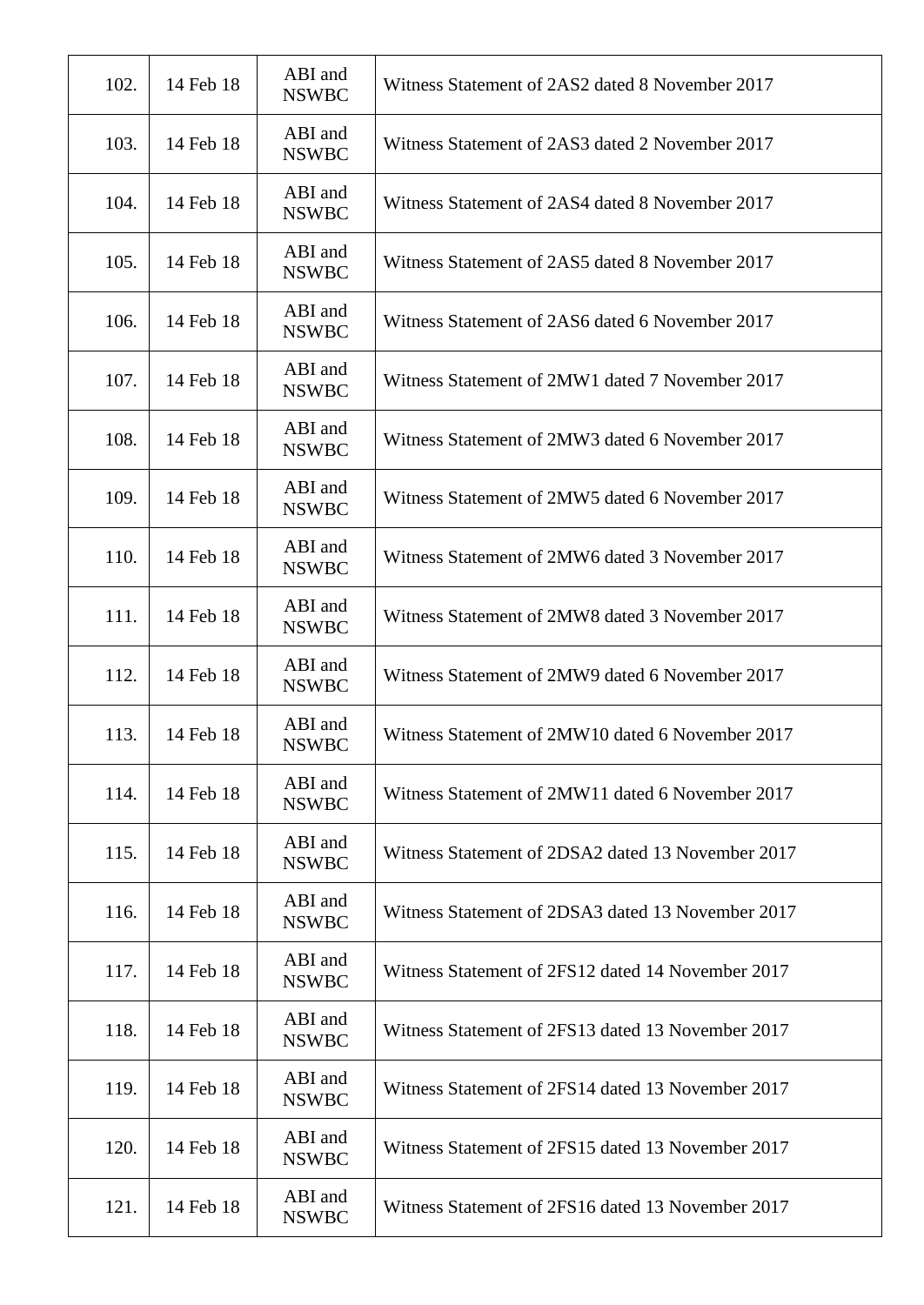| 122. | 14 Feb 18 | ABI and<br><b>NSWBC</b> | Witness Statement of 2FS17 dated 14 November 2017 |
|------|-----------|-------------------------|---------------------------------------------------|
| 123. | 14 Feb 18 | ABI and<br><b>NSWBC</b> | Witness Statement of 2FS18 dated 20 November 2017 |
| 124. | 14 Feb 18 | Our Voice               | Witness Statement of AN dated 2 October 2017      |
| 125. | 14 Feb 18 | Our Voice               | Witness Statement of PN dated 2 October 2017      |
| 126. | 14 Feb 18 | Our Voice               | Witness Statement of KW dated 5 October 2017      |
| 127. | 14 Feb 18 | Our Voice               | Witness Statement of BW dated 5 October 2017      |
| 128. | 14 Feb 18 | Our Voice               | Witness Statement of JR dated 4 October 2017      |
| 129. | 14 Feb 18 | Our Voice               | Witness Statement of FM dated 5 October 2017      |
| 130. | 14 Feb 18 | Our Voice               | Witness Statement of JM dated 4 October 2017      |
| 131. | 14 Feb 18 | Our Voice               | Witness Statement of CT dated 27 September 2017   |
| 132. | 14 Feb 18 | Our Voice               | Witness Statement of AT dated 27 September 2017   |
| 133. | 14 Feb 18 | Our Voice               | Witness Statement of HB dated 25 September 2017   |
| 134. | 14 Feb 18 | Our Voice               | Witness Statement of MB dated 25 September 2017   |
| 135. | 14 Feb 18 | Our Voice               | Witness Statement of JC dated 28 September 2017   |
| 136. | 14 Feb 18 | Our Voice               | Witness Statement of KC dated 28 September 2017   |
| 137. | 14 Feb 18 | Our Voice               | Witness Statement of BM dated 17 October 2017     |
| 138. | 14 Feb 18 | Our Voice               | Witness Statement of JM dated 17 October 2017     |
| 139. | 14 Feb 18 | Our Voice               | Witness Statement of KS dated 14 October 2017     |
| 140. | 14 Feb 18 | Our Voice               | Witness Statement of DS dated 14 October 2017     |
| 141. | 14 Feb 18 | Our Voice               | Witness Statement of MG dated 4 October 2017      |
| 142. | 14 Feb 18 | Our Voice               | Witness Statement of CH dated 4 October 2017      |
| 143. | 14 Feb 18 | Our Voice               | Witness Statement of FM-C dated 28 September 2017 |
| 144. | 14 Feb 18 | Our Voice               | Witness Statement of BM-C dated 28 September 2017 |
| 145. | 14 Feb 18 | Our Voice               | Witness Statement of JB dated 11 October 2017     |
| 146. | 14 Feb 18 | Our Voice               | Witness Statement of EC dated 10 October 2017     |
| 147. | 14 Feb 18 | Our Voice               | Witness Statement of AC dated 10 October 2017     |
| 148. | 14 Feb 18 | Our Voice               | Witness Statement of DH dated 5 October 2017      |
|      |           |                         |                                                   |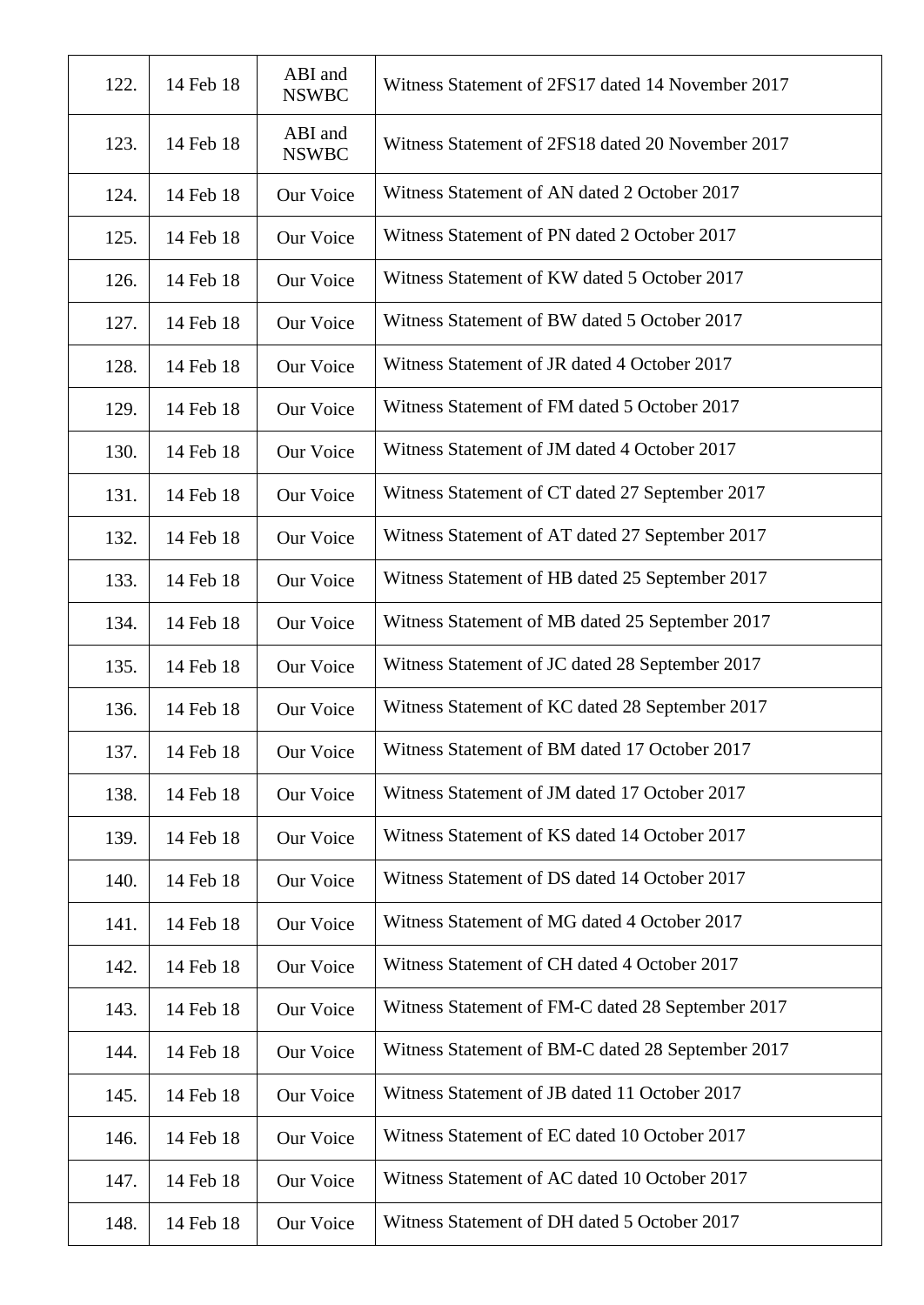| 149. | 14 Feb 18 | Our Voice        | Witness Statement of CH dated 5 October 2017    |
|------|-----------|------------------|-------------------------------------------------|
| 150. | 14 Feb 18 | Our Voice        | Witness Statement of BM dated 24 September 2017 |
| 151. | 14 Feb 18 | Our Voice        | Witness Statement of JM dated 24 September 2017 |
| 152. | 14 Feb 18 | Our Voice        | Witness Statement of HM dated 24 September 2017 |
| 153. | 14 Feb 18 | Our Voice        | Witness Statement of HV dated 1 October 2017    |
| 154. | 14 Feb 18 | Our Voice        | Witness Statement of ES dated 18 October 2017   |
| 155. | 14 Feb 18 | Our Voice        | Witness Statement of DS dated 18 October 2017   |
| 156. | 14 Feb 18 | Our Voice        | Witness Statement of MD dated 20 October 2017   |
| 157. | 14 Feb 18 | Our Voice        | Witness Statement of LD dated 19 October 2017   |
| 158. | 14 Feb 18 | <b>Our Voice</b> | Witness Statement of MD dated 19 October 2017   |
| 159. | 14 Feb 18 | Our Voice        | Witness Statement of RD dated 18 October 2017   |
| 160. | 14 Feb 18 | Our Voice        | Witness Statement of BW dated 23 October 2017   |
| 161. | 14 Feb 18 | Our Voice        | Witness Statement of JS dated 21 October 2017   |
| 162. | 14 Feb 18 | Our Voice        | Witness Statement of GS dated 21 October 2017   |
| 163. | 14 Feb 18 | Our Voice        | Witness Statement of MS dated 21 October 2017   |
| 164. | 14 Feb 18 | Our Voice        | Witness Statement of WZ dated 16 October 2017   |
| 165. | 14 Feb 18 | Our Voice        | Witness Statement of GD dated 16 October 2017   |
| 166. | 14 Feb 18 | Our Voice        | Witness Statement of HDP dated 24 October 2017  |
| 167. | 14 Feb 18 | Our Voice        | Witness Statement of HL dated 20 October 2017   |
| 168. | 14 Feb 18 | Our Voice        | Witness Statement of CL dated 20 October 2017   |
| 169. | 14 Feb 18 | Our Voice        | Witness Statement of AC dated 16 October 2017   |
| 170. | 14 Feb 18 | Our Voice        | Witness Statement of ANC dated 16 October 2017  |
| 171. | 14 Feb 18 | Our Voice        | Witness Statement of PT dated 11 October 2017   |
| 172. | 14 Feb 18 | Our Voice        | Witness Statement of KI dated 27 October 2017   |
| 173. | 14 Feb 18 | Our Voice        | Witness Statement of AH dated 26 October 2017   |
| 174. | 14 Feb 18 | Our Voice        | Witness Statement of SS dated 16 October 2017   |
| 175. | 14 Feb 18 | Our Voice        | Witness Statement of JSS dated 26 October 2017  |
| 176. | 14 Feb 18 | Our Voice        | Witness Statement of SP dated 26 October 2017   |